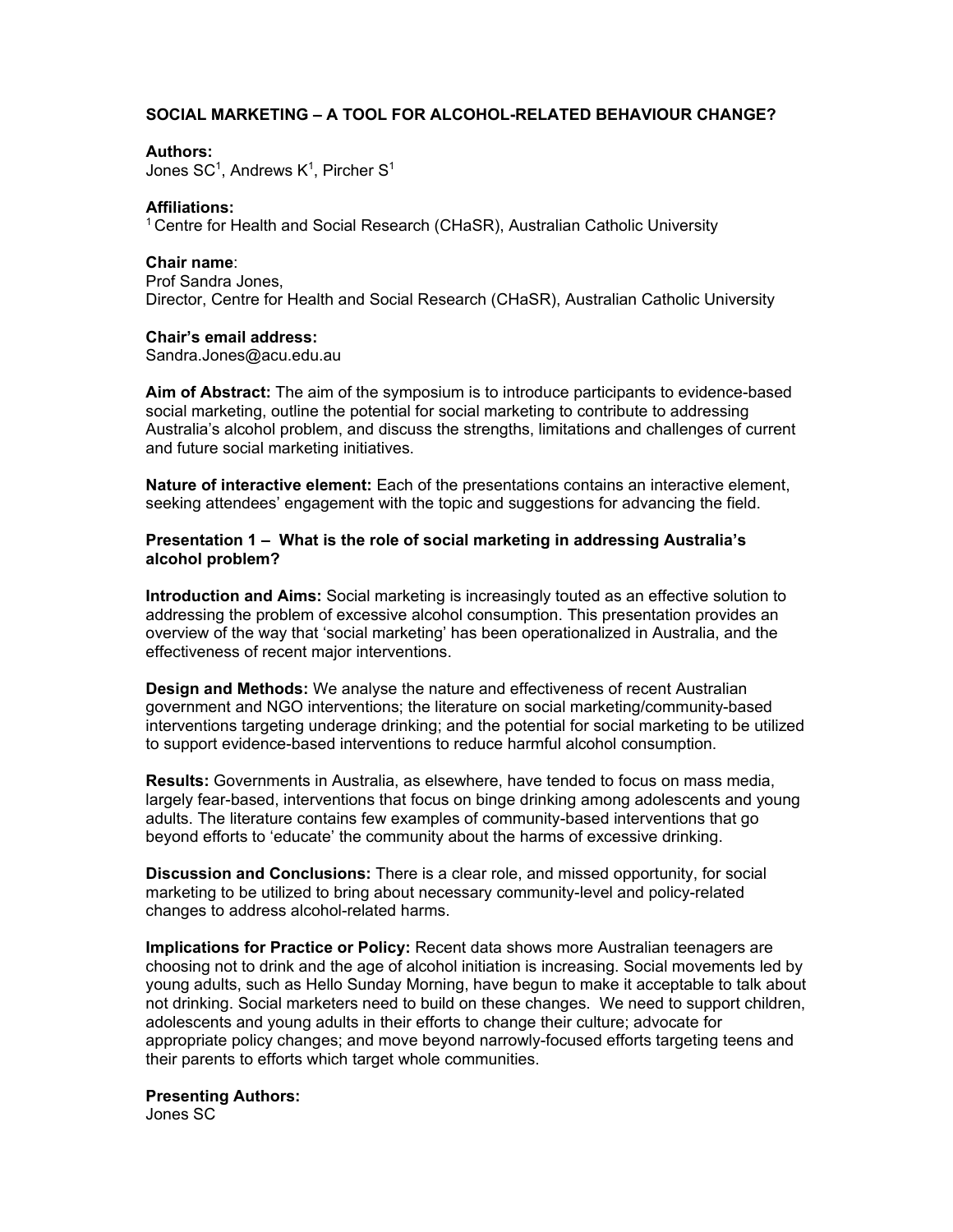# **Affiliations:**

Director, Centre for Health and Social Research (CHaSR), Australian Catholic University

# **Presentation 2 – Yes, we're talking to you**

**Introduction and Aims:** The primary source of alcohol for many young drinkers is their parents, This study explored knowledge, attitudes and experiences of the supply of alcohol to minor children by their parents. The aims were (a) to investigate whether recent social marketing campaigns successfully reached their intended audience; and (b) inform the development of messages targeted at parents.

**Design and Methods:** Thirteen focus groups: five with parents of teenagers (n=27) and eight with adolescents (three groups of 12-14-year-olds, three groups of 15-17-year olds, and two mixed groups) (n=47).

**Results:** The responses from both teenagers and parents suggested their understanding of the notion of 'supply' differed from the strict legal definition. For example, the majority of parents were adamant that they did not, and would not, supply alcohol to their underage teenagers – but many referred to giving their children 'tastes' of alcohol or 'teaching' them to drink responsibly. Both groups expressed a strong preference for high fear campaigns, perceiving these as effective for 'those' kids who drink and 'those' parents who supply alcohol.

**Discussion and Conclusions:** Our participants wholeheartedly agreed with the messages (they thought) we were communicating – that supplying alcohol to teenagers is inappropriate. However, they clearly distanced themselves from that message by perceiving their provision of alcohol to their children as a fundamentally different (and appropriate) behaviour.

**Implications for Practice or Policy:** The findings of this study have important implications for the development of communication materials and social marketing campaigns targeting underage drinking, and particularly parental supply.

## **Presenting Authors:**

Andrews K

## **Affiliations:**

Program Manager, Centre for Health and Social Research (CHaSR), Australian Catholic **University** 

## **Presentation 3 – Responsibility is in the eye of the beholder**

**Introduction and Aims:** In Australia, there are no standards for the wording of warning or caution statements on alcohol products. The recent introduction of industry-developed responsibility messages has resulted in debates as to their potential to reduce alcohol related harm vs avoid government mandated messages.

**Design and Methods:** 180 participants aged 16+ were surveyed via mall intercepts in Melbourne, Victoria (n=90) and Newcastle, NSW (n=90). They were asked to identify the age group(s) referred to in the industry-developed message "kids and alcohol don't mix"; and the meaning of the slogan 'drink properly' (in a still image from the relevant website) from a list of six options.

**Results:** Only 54% agreed that 'kids' in "kids and alcohol don't mix" included 16-17 year olds (compared to 81% for 13-15 year olds). The most common interpretations of 'drink properly' were 'knowing your limits' (52%) and 'knowing how to handle your alcohol' (39%). However,